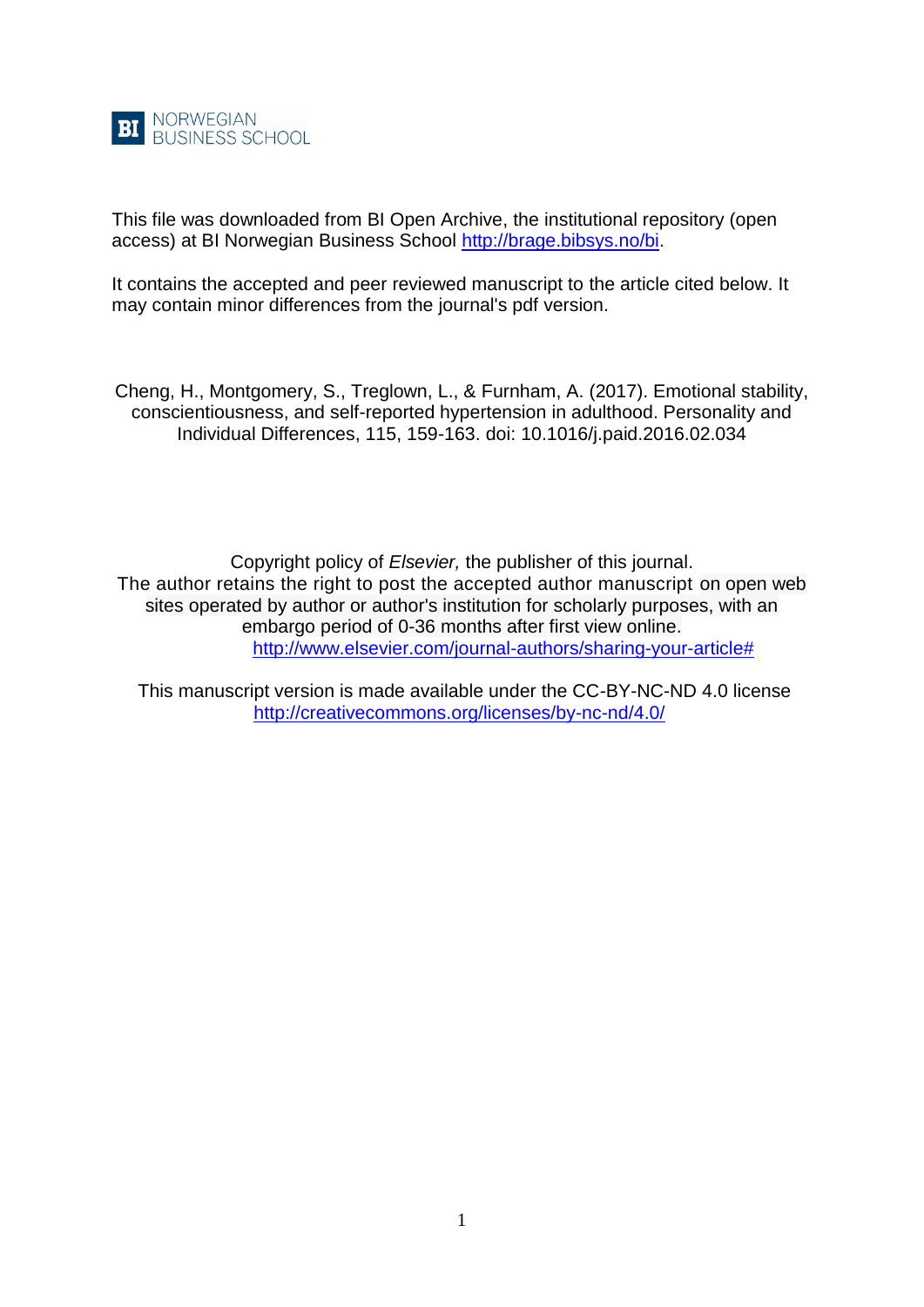Emotional stability, conscientiousness, and self-reported hypertension in adulthood

Helen Cheng<sup>1</sup> Scott Montgomery<sup>2,3</sup> Luke Treglown<sup>1</sup> & Adrian Furnham<sup>1,4</sup>

*<sup>1</sup>Research Department of Clinical, Educational and Health Psychology, University College London, London WC1E 6BT, UK; <sup>2</sup>Clinical Epidemiology and Biostatistics, Faculty of Medicine and Health, Örebro University, 701 82 Örebro, Sweden; <sup>3</sup>Research Department of Epidemiology and Public Health, UCL, London WC1E 7HB, UK;, UK; <sup>4</sup>BI: Norwegian Business School, Nydalsveien 37, 0484 Oslo, Norway.*

Correspondence should be addressed to Adrian Furnham, Department of Psychology, University College London, London WC1E 6BT, UK (Email: [a.furnham@ucl.ac.uk\)](mailto:a.furnham@ucl.ac.uk)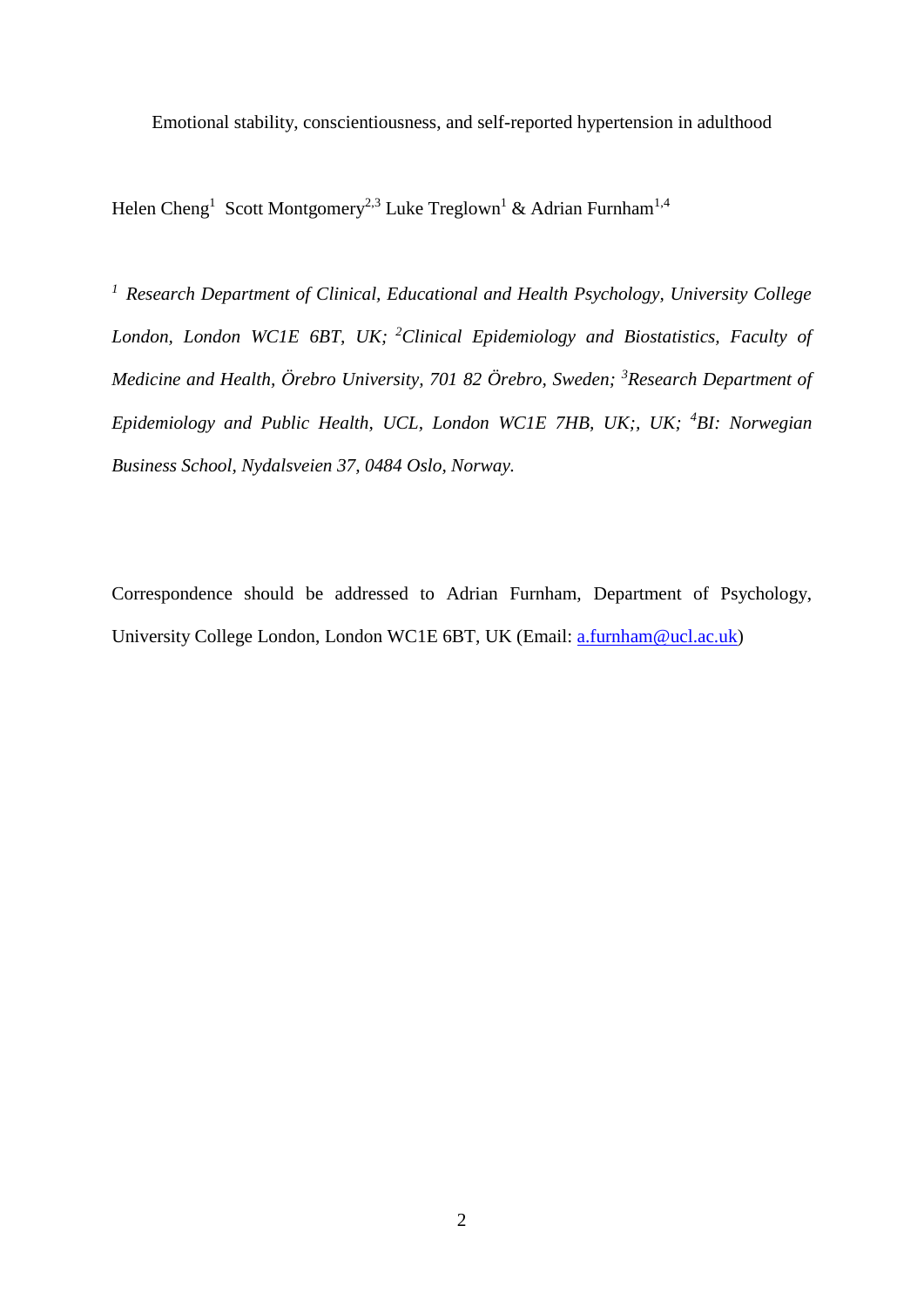## **ABSTRACT**

**Objective:** To investigate social and psychological factors in childhood and adulthood associated with self-reported hypertension in adulthood.

**Method:** Using data from the National Child Development Study, a nationally representative sample of 17,415 babies born in Great Britain in 1958 and followed up at 11, 33, and 50 years of age. Self-reported diagnosed hypertension by 50 years was the outcome measure. **Results:** In total, 5,753 participants with complete data on parental social class at birth, childhood cognitive ability tests scores at 11 years, educational qualifications at 33 years, personality traits, occupational levels, and self-reported hypertension (all measured at age 50 years) were included in the study. Using logistic regression analyses, results showed that sex (OR=0.60: 0.49-0.73, *p*<.001), educational qualifications (OR=0.59: 0.37-0.92, *p*<.05), and traits emotional stability (OR=0.84:  $0.77-0.91$ ,  $p<.001$ ) and conscientiousness (OR=0.89: 0.82-0.98,  $p<.05$ ) were all significantly associated with the occurrence of self-reported hypertension in adulthood.

**Conclusion:** Both psychological factors and socio-demographic factors were significantly associated with self-reported hypertension in adulthood.

### Word count:

**Keywords:** Self-reported Hypertension; Educational Qualifications; Traits Emotional Stability and Conscientiousness; Cross-sectional and Longitudinal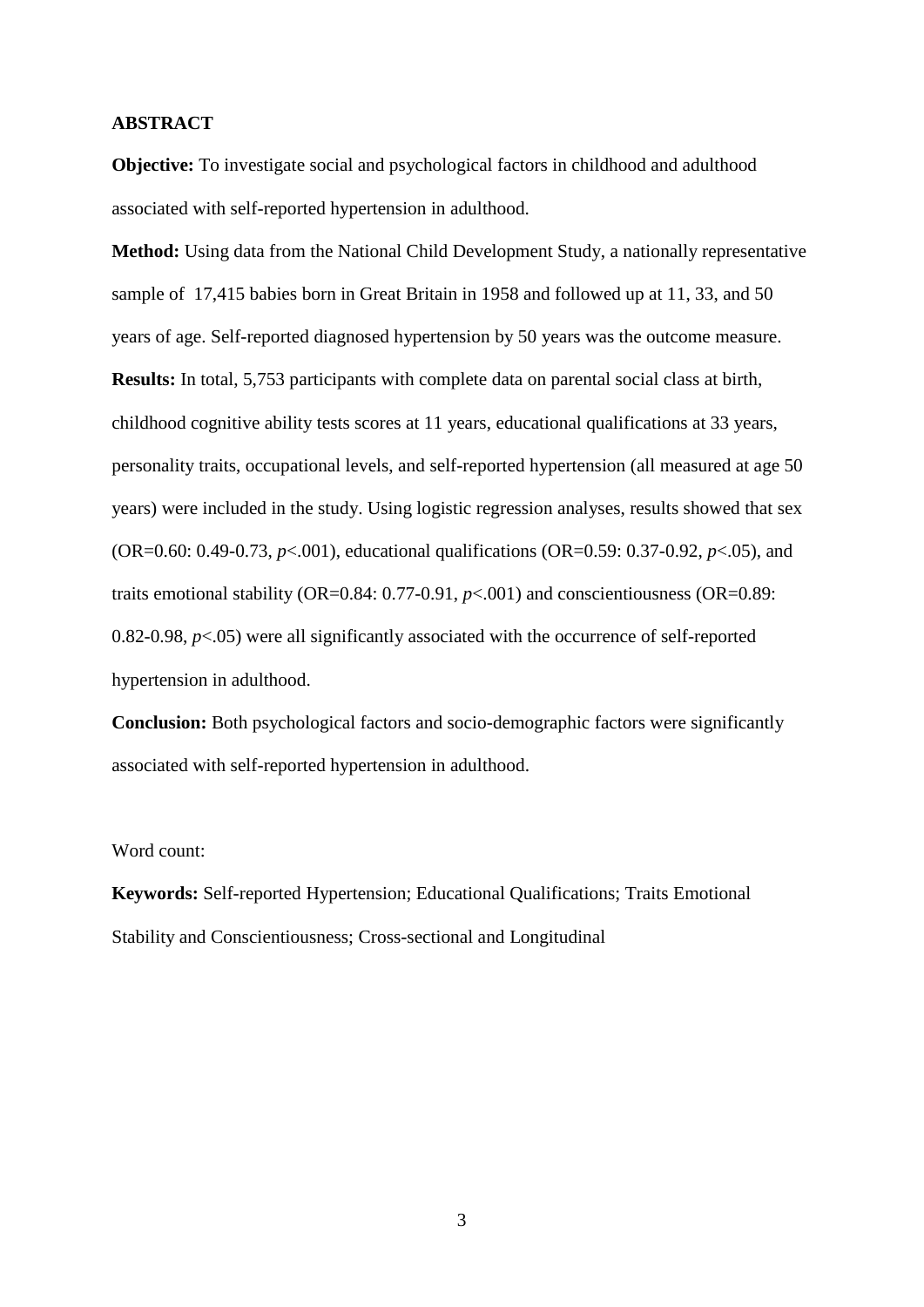### **Introduction**

Worldwide, raised blood pressure is estimated to cause about 12.8% of the total of all deaths. Raised blood pressure is a major risk factor for coronary heart disease and ischemic as well as hemorrhagic stroke. Overall, approximately 20% of the world's adults are estimated to have hypertension (WHO, 2002).

This study investigates social and psychological correlates of self-reported hypertension. It in particular, concentrates on the role of personality traits in the incidence and reporting of adults aged 50 years. There is a long-standing literature on personality correlates of health and illness, as well as longevity (Chapman, Roberts, & Duberstein, 2011; Friedman & Kern, 2014; Matthews, Deary & Whiteman, 2009).

A number of previous studies have looked at personality and other psychological variables specifically associated with hypertension. Individual temperament has been found to be associated with hypertension, with the Dominant Cyclothymic Temperament (as a part of the Temperament Evaluation for Memphis, Pisa, Paris, and San Diego Autoquestionnaire) significantly increasing the odds of hypertension independent of biological factors, including age, BMI, and diabetes mellitus (Eory et al., 2014). Research on hostility shows that high levels of hostility lead to higher blood pressure specifically within young adults (Yan et al., 2003) and across a range of ages (Siegler et al., 1992). Cross-culturally, an investigation with Finnish males found that high levels of Hopelessness resulted in a three times higher incidence of hypertension (Everson et al., 2000), and high levels Defensiveness has been found to correlate with normotensive individuals developing hypertension over a three year period (Rutledge & Linden, 2000). The evidence suggests tendencies to hostile impulses, antagonism, and denial seem to relate to higher blood pressure, though results from different studies are inconsistent (Leclerc, Rahn, & Linden, 2006).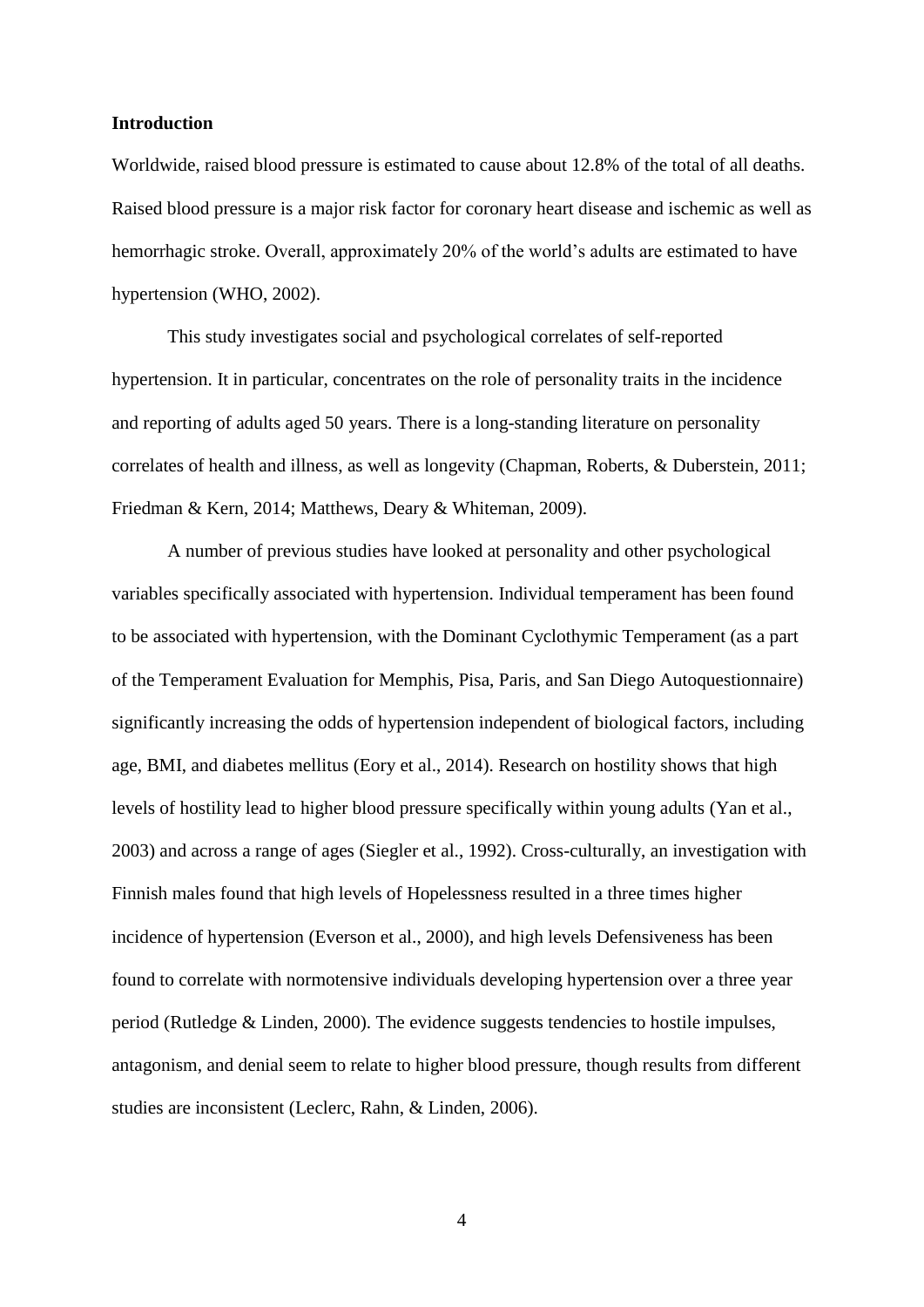Studies using the 16PF test (Cattell et al., 1970) have found a negative association between Emotional Stability and intelligence and hypertension and positive relationships between conventionalism, insecurity, conservatism, and tension in individuals with high blood pressure (Spiro et al., 1995; Kidson, 1971). Using Eysenck's Personality Inventory (Eysenck & Eysenck, 1975) investigations have revealed that males who are Neurotic Introverts and Psychotic Extraverts, whilst females who are Neurotic Introverts and low on Psychoticism, have increased levels of hypertension (Mellors, Boyle, & Roberts, 1994). Extraversion has also been noted to be associated specifically with lower systolic blood pressure (Burke et al., 1992), while higher Neuroticism in general is correlated with hypertension. Brody, Veit and Rau (1996) found that Neuroticism was negatively associated (r=-.38) with mean blood pressure increase over a 4-year period in 75 German normotensives.

Anxiety (measured by the STAI), especially trait anxiety, has been found to be linked to hypertension incidence (Sanz et al., 2007). A meta-analysis revealed that Negative Affectivity (Neuroticism) and defensiveness traits were positively correlated with higher blood pressure for older samples, but negatively correlated for younger samples (Jorgensen et al., 1996). Furthermore, individuals who are unaware of their high blood pressure/primary hypertension showed a negative association with Negative Affectivity, whilst those who were aware showed a positive relationship. The inconsistent signs of correlations indicate that personality variables alone have not provided strong enough correlations so far to explain the multifaceted composition of primary hypertension.

Social class and education have been found to be associated with various health outcomes (Wilkinson, & Marmot, 2003), and with hypertension (Williams, 2010), and intelligence has been found to be associated with mortality (Batty et al., 2009).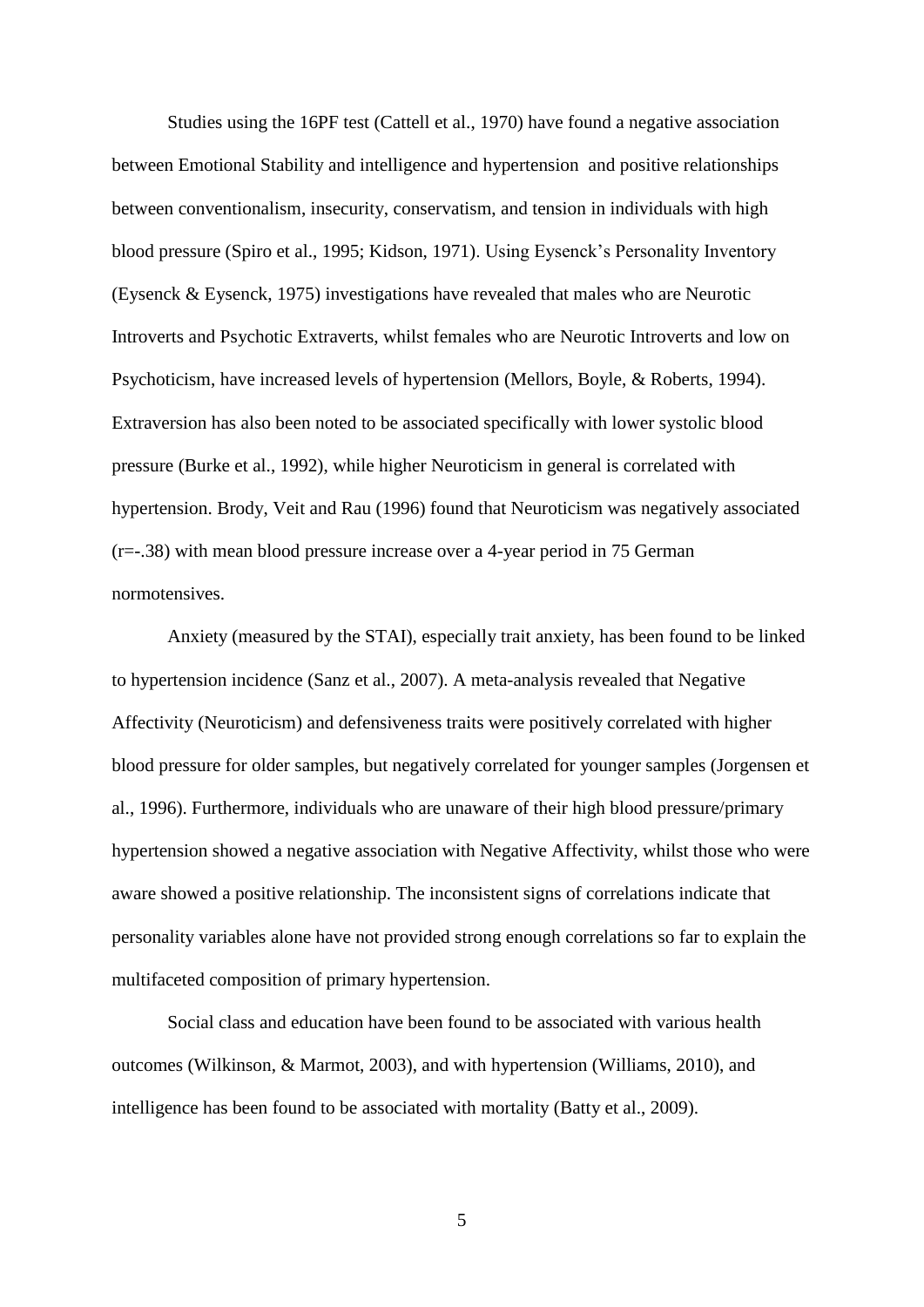#### *The current study*

This study set out to investigate parental social class, sex, childhood intelligence, education and occupation, and the Big Five model of personality to ascertain the associations between these factors and the outcome variable, the self-reported hypertension at the age of 50 years. The study has three strengths: first, it used a large, nationally representative birth cohort; second, it examined a set of inter-correlated social and psychological variables determining whether each of these variables independently associated with the outcome variable; third, it used the Big Five Personality Factors, which has sound psychometric properties. From the previous literature we predicted that higher parental social class would be significantly associated with less report of hypertension in adulthood (H1); higher childhood intelligence would be significantly associated with less report of hypertension in adulthood (H2); higher educational qualifications would be significantly associated with less report of hypertension (H3); participants with more professional occupation would report less hypotension (H4); Traits neuroticism and conscientiousness would be significantly and inversely associated with self-reported hypertension (H5, H6).

# **Method**

### *Sample*

The National Child Development Study 1958 is a large-scale longitudinal study of the 17,415 individuals who were born in Great Britain in a week in March 1958 (Ferri, Bynner, & Wadsworth, 2003). The following analysis is based on data collected when the study participants were at birth, at ages 11, 33 and 50 years. At age 11 years, children completed tests of cognitive ability (response = 87%). At age 33 cohort members provided information on educational qualifications obtained (response = 72%). At age 50 years, cohort members provided information on current occupational levels (response = 67%), participants also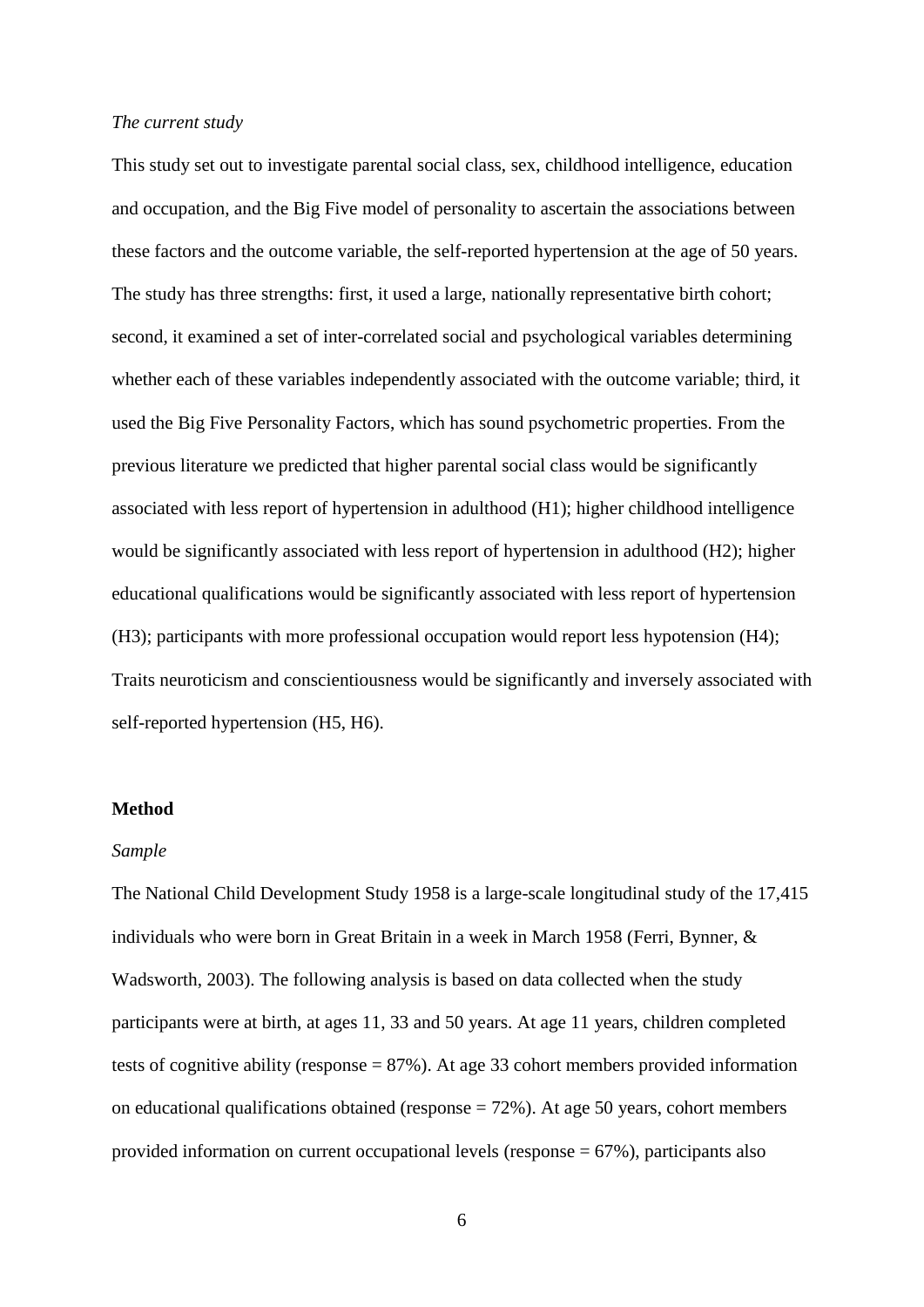completed a questionnaire on personality traits (response  $= 69\%$ ), and provided information on whether they are currently suffering from high blood pressure/hypertension (response = 79%). The analytic sample comprises 5,753 cohort members (50 per cent females) with complete data. Analysis of response bias in the cohort data showed that the achieved adult samples did not differ from their target sample across a number of critical variables (social class, parental education and gender), despite a slight under-representation of the most disadvantaged groups (Plewis, Calderwood, Hawkes, & Nathan, 2004). Bias due to attrition of the sample during childhood has been shown to be minimal (Davie, Butler, & Goldstein, 1972; Fogelman, 1976).

# *Measures*

Childhood measures: Parental social class at birth was measured by the Registrar General's measure of social class (RGSC). RGSC is defined according to occupational status and the associated education, prestige or lifestyle (Marsh, 1986) and is assessed by the current or last held job. Where the father was absent, the social class (RGSC) of the mother was used. RGSC was coded on a six-point scale: I professional; II managerial\tech; IIIN skilled nonmanual; IIIM skilled manual; IV semi-skilled; and V unskilled occupations (Leete, 1977). At birth mothers were interviewed and provided information on gestational age and birth weight. Childhood cognitive ability tests (Douglas, 1964) were accessed when cohort members were at age 11 years consisting of 40 verbal and 40 non-verbal items and were administered at school. Adulthood measures: At age 33, participants were asked about their highest academic or vocational qualifications. Responses are coded to the six-point scale of National Vocational Qualifications levels (NVQ) which ranges from 'none' to 'university degree/higher'/equivalent NVQ 5 or 6. Data on current or last occupation held by cohort members at age 50 years were coded according to the Registrar General's Classification of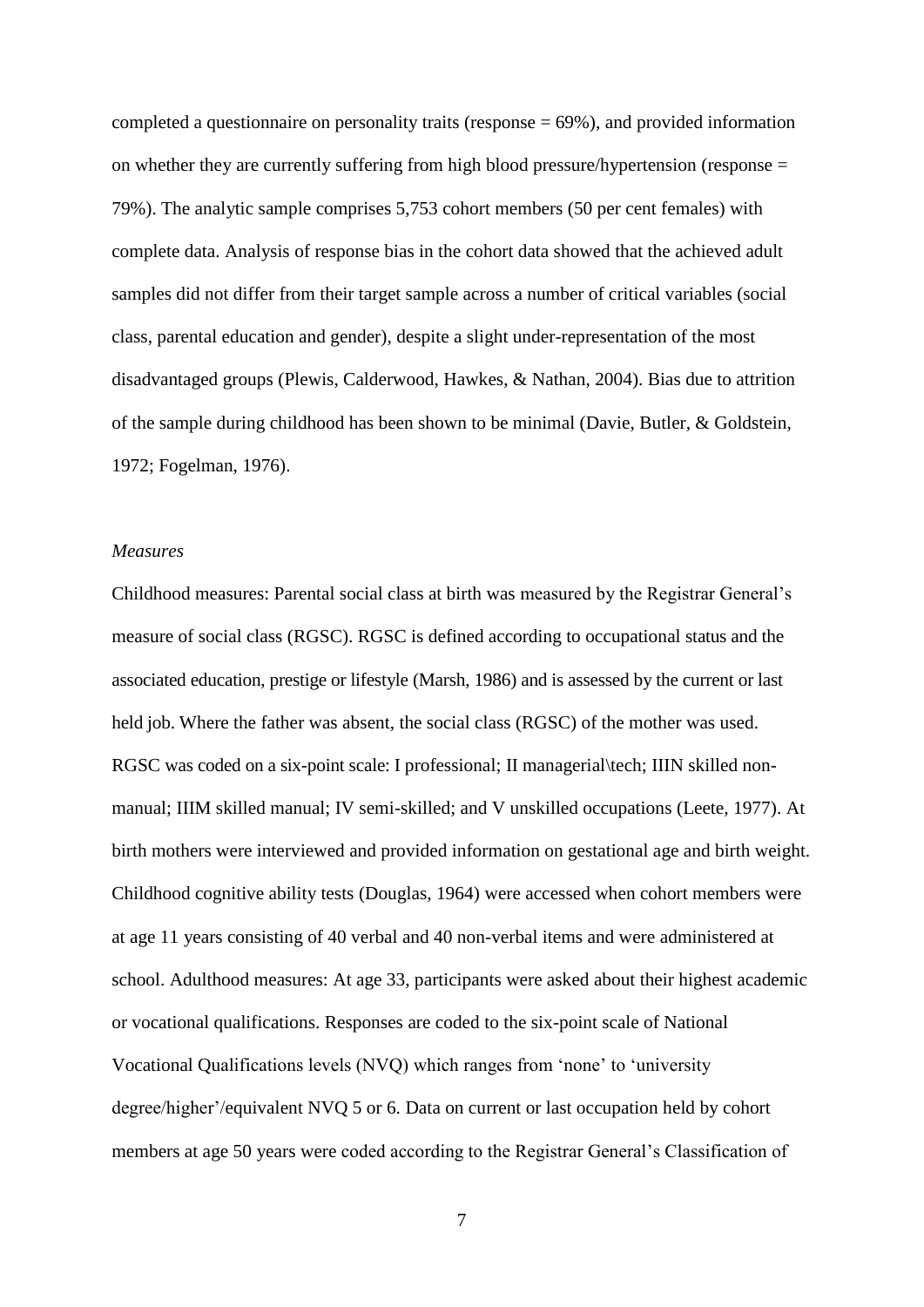Occupations (RGSC), using a 6-point classification mentioned above. Personality traits were assessed by the 50 questions from the International Personality Item Pool (IPIP) (Goldberg, 1999). Responses (5-point, from "Strongly Agree" to "Strongly Disagree") are summed to provide scores on the 'Big-Five' personality traits: Extraversion, Emotionality /Neuroticism, Conscientiousness, Agreeableness, and Intellect/Openness. At age 50 participants provided information on the prevalence of hypertension to the question "Are you currently suffering from high blood pressure/hypertension?" with Yes/No response.

# *Statistical Analyses*

To investigate the prevalence of hypertension in adulthood, first, we examined the characteristics of the study population using ANOVA. Second, we conducted the correlational analysis on the measures used in the study. Third, we carried out a series of logistic regression analyses using STATA version 12. Model l examines the childhood factors in influencing the occurrence of hypertension in adulthood; Model 2 examine the associations between adult social factors and the outcome variable, together with the childhood factors; Model 3 examines the associations between personality factors and hypertension in adulthood, together with factors examined in Models 1 and 2.

# **Results**

#### *Descriptive Analysis*

Table 1 shows the characteristics of the study population according to the prevalence of hypertension at 50 years. There were significant sex differences in the prevalence of hypertension. It appears that the prevalence of hypertension was greater for men than for women (16.4% for men and 11.6% for women). ANOVA showed that the differences were statistically significant between men and women  $(F(1,5751) = 27.61, p < .001)$ .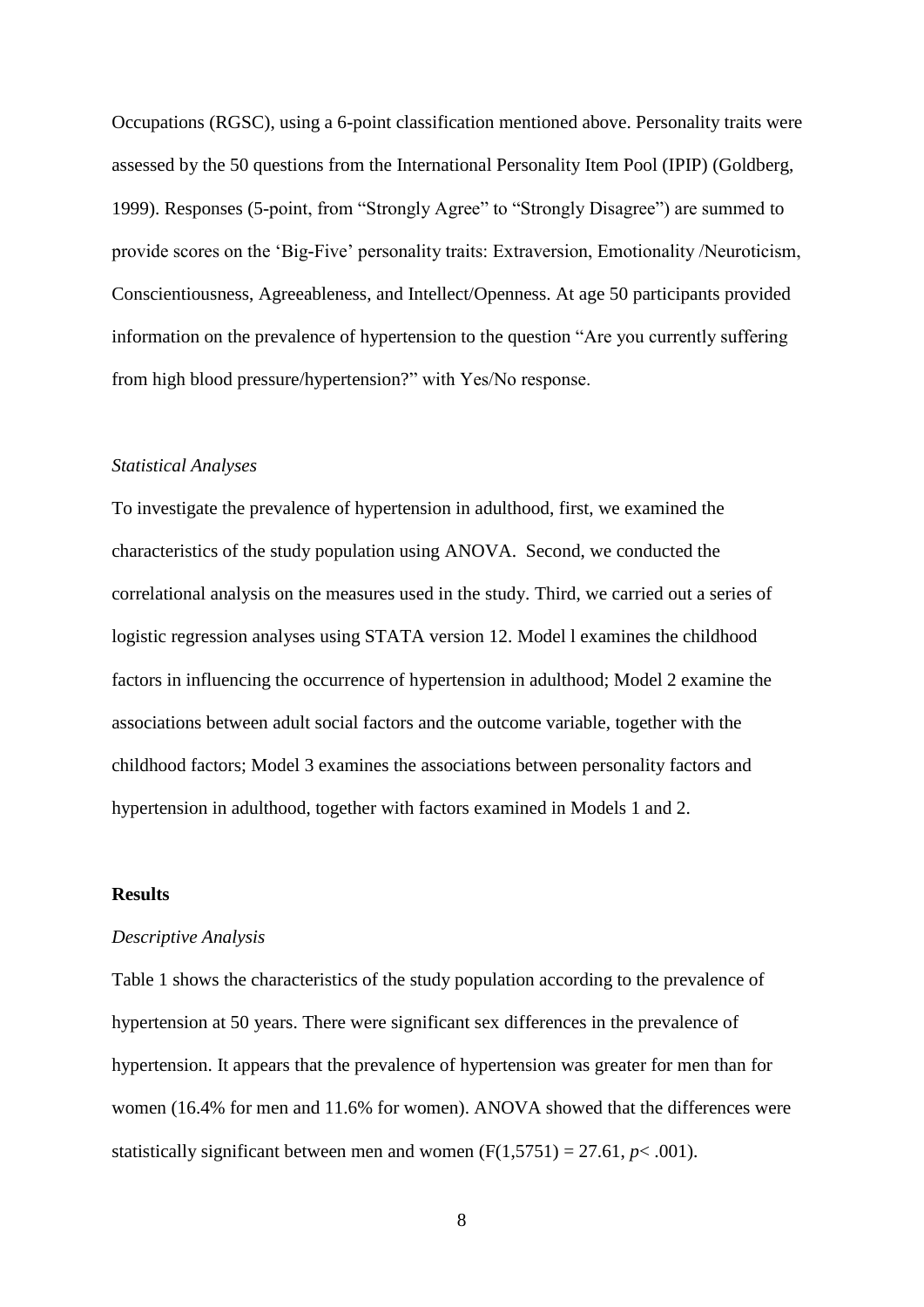# Insert Table 1 about here

It can be seen from Table 1 that there was a tendency of the greater rates of hypertension in adulthood and lower parental social class and lower cohort members' educational qualifications, but the pattern was not clear for the current occupational levels.

Correlation matrix of the variables in the study is shown in Appendix 1. Sex, parental social class, childhood intelligence, education and occupation, were all significantly associated with self-reported hypertension in adulthood. Among the Big Five personality factors, low neuroticism and high conscientiousness and high agreeableness were significantly associated with the outcome variable.

# *Regression analysis*

Table 3 shows three models using the logistic regression. Model 1 shows that sex was a significant predictor of the prevalence of self-reported hypertension in adulthood. Model 2 shows that among adult social factors the highest educational qualification was a significant predictor of the outcome variable. Model 3 shows that when personality factors were entered into the equation, sex, the highest educational qualification, traits emotional stability and conscientiousness were statistically significantly (*p*<.05 to *p*<.001) associated with selfreported hypertension.

# Insert Table 2 about here

# **Discussion**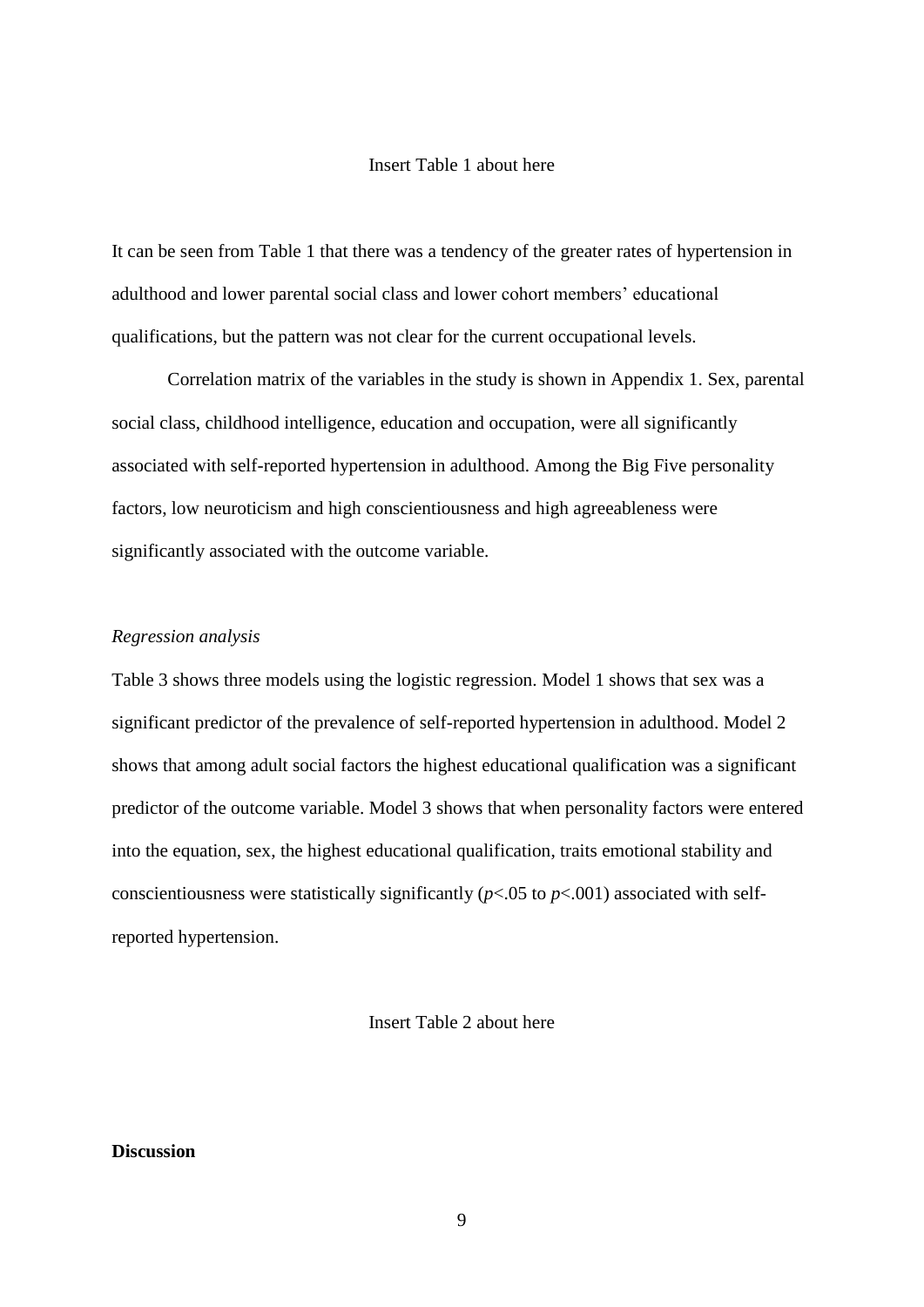This study set out to explore the associations between psychological factors (intelligence and personality) and the prevalence of adult hypertension, taking account socio-demographic variables such as sex, education and occupation.

The logistic regressions showed four correlates of hypertension: Sex, the highest educational qualification, traits neuroticism and conscientiousness supporting the hypotheses. The theory of learned hypertension suggests that it is the pain sensitivity and stress-reactant characteristics of neurotics which through chronic Baroreceptors activity leads to increased hypertension. However, cardiovascular and other diseases may influence both distress and blood pressure, and the comorbidity of these conditions should be explored in future studies.

Consciousness was also significantly associated with hypertension. In their review of personality and health Friedman and Kern (2014) suggest various mechanisms to explain the well-established finding concerning the relationship between various health/illness outcomes and conscientiousness. It might be the self-control and prudence, the ingredients on trait conscientiousness, which are associated with health outcomes.

The link between educational achievement and the prevalence of hypertension found in the current study is in line with the previous findings in the area (Williams, 2010). It is not clear why men had greater rate of hypertension than women, though this finding appears to correspond to the findings in other countries (WHO, 1999). Future studies are required to explore further this association.

# **Limitations**

First, the measure of hypertension is self-report rather than medical data by professionals, though self-reported health has been linked to mortality (Heistaro et al., 2001; Kaplan & Camacho, 1983). Future studies with biomedical data are required to confirm or refute the findings. Second, personality traits and hypertension were measured at the same time, at 50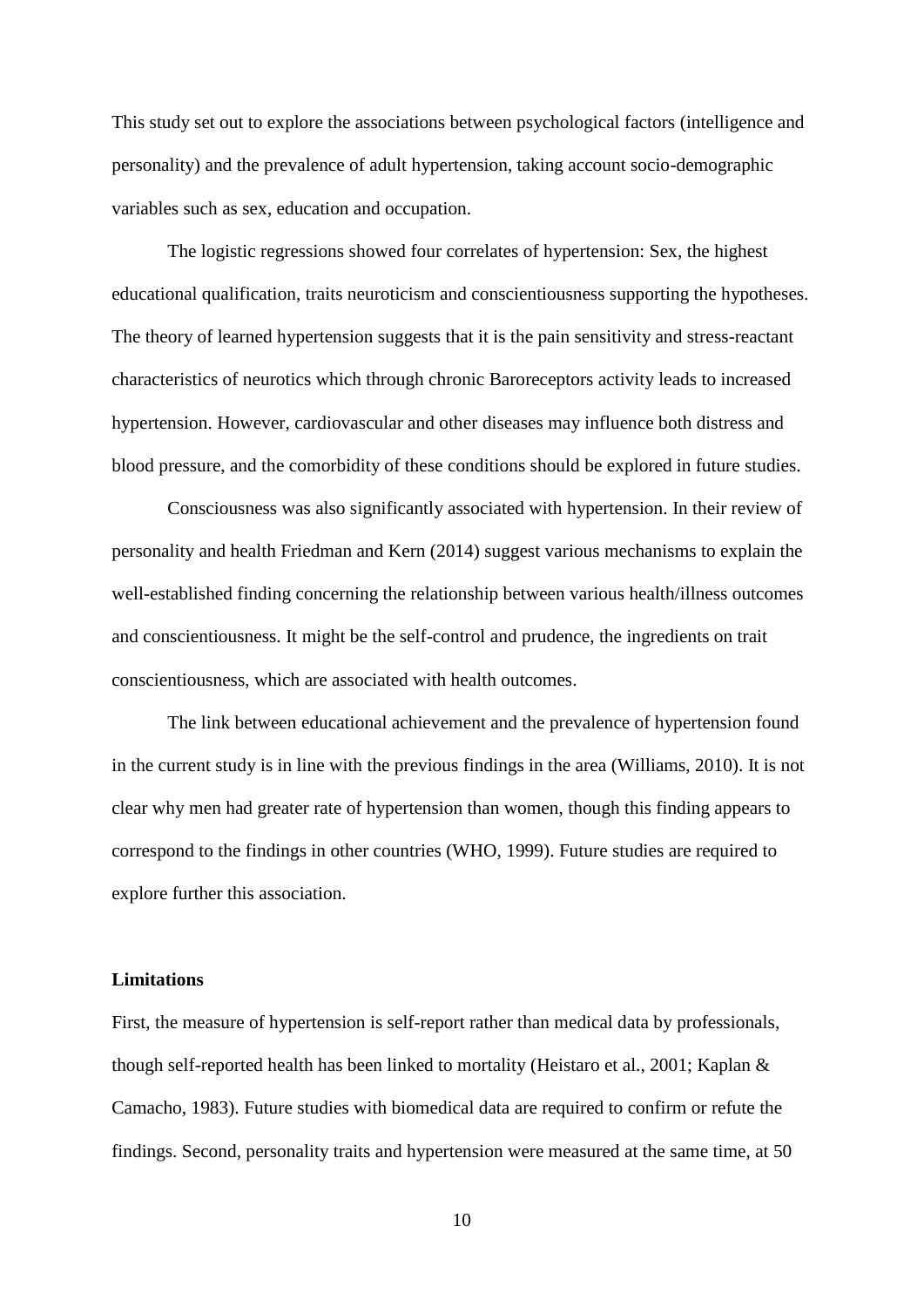years. Therefore the findings in part, are cross-sectional and longitudinal data of personality traits are required to verify the results.

# **Acknowledgements**

Data from a third party the Cohort Studies were supplied by the ESRC Data Archive. Those who carried out the original collection of the data bear no responsibility for its further analysis and interpretation.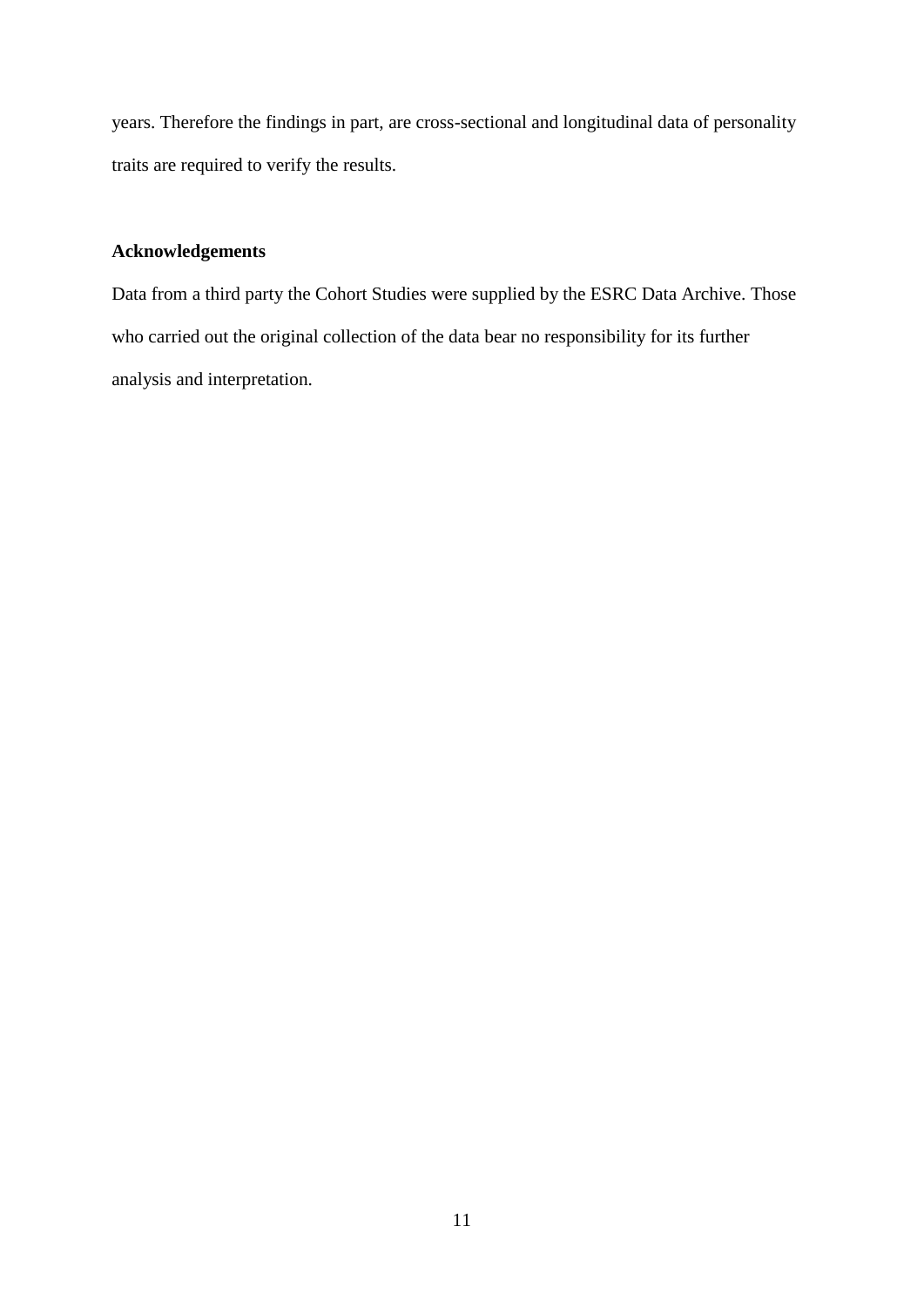# **References**

- Batty, G. D., Wennerstad, K. M., Smith, G. D., Gunnell, D., Deary, I. J., Tynelius, P., & Rasmussen, F. (2009). IQ in early adulthood and mortality by middle age: Cohort study of 1 million Swedish men. *Epidemiology (Cambridge, Mass.), 20*, 100-109.
- Brody, S., Veit, R., & Rau, H. (1996). Neuroticism but not cardiovascular stress reactivity is associated with less longitudinal blood pressure increase. *Personality and Individual Differences, 20,* 375-380
- Burke, V., Beilin, L.J., German, R., Grosskopf, S., Ritchie, J., Puddey, I.B., & Rogers, P. (1992). Association of lifestyle and personality: Characteristics with blood pressure and Hypertension: a cross-sectional study in the elderly. *Journal of Clinical Epidemiology, 45,* 1061 – 1070
- Chapman, B. P, Roberts, B., & Duberstein, P. (2011). Personality and Longevity: Knowns, Unknowns, and Implications for Public Health and Personalized Medicine. *Journal of Aging Research*, 759170.
- Chida, Y. & Steptoe, A. (2010). Greater Cardiovascular Responses to Laboratory Mental Stress Are Associated With Poor Subsequent Cardiovascular Risk Status: A Meta-Analysis of Prospective Evidence. *Hypertension, 55,* 1026 – 1032
- Davie, R., Butler, N., & Goldstein, H. (1972). *From Birth to Seven,* London: Longman.
- Denollet, J. (2005). DS14: Standard Assessment of Negative Affectivity, Social Inhibition, and Type D Personality. *Psychosomatic Medicine, 67,* 89 – 97

Douglas, J. W. B. (1964). *The home and the school*. London: Panther Books.

Eory, A., Gonda, X., Lang, Z., Torzsa, P., Kalman, J., Kalabay, L., & Rihmer, Z. (2014). Personality and cardiovascular risk: Associations between hypertension and affective temperaments – a cross sectional observation study in primary care settings. *European Journal of General Practice,* doi: 10.3109/13814788.2013.868431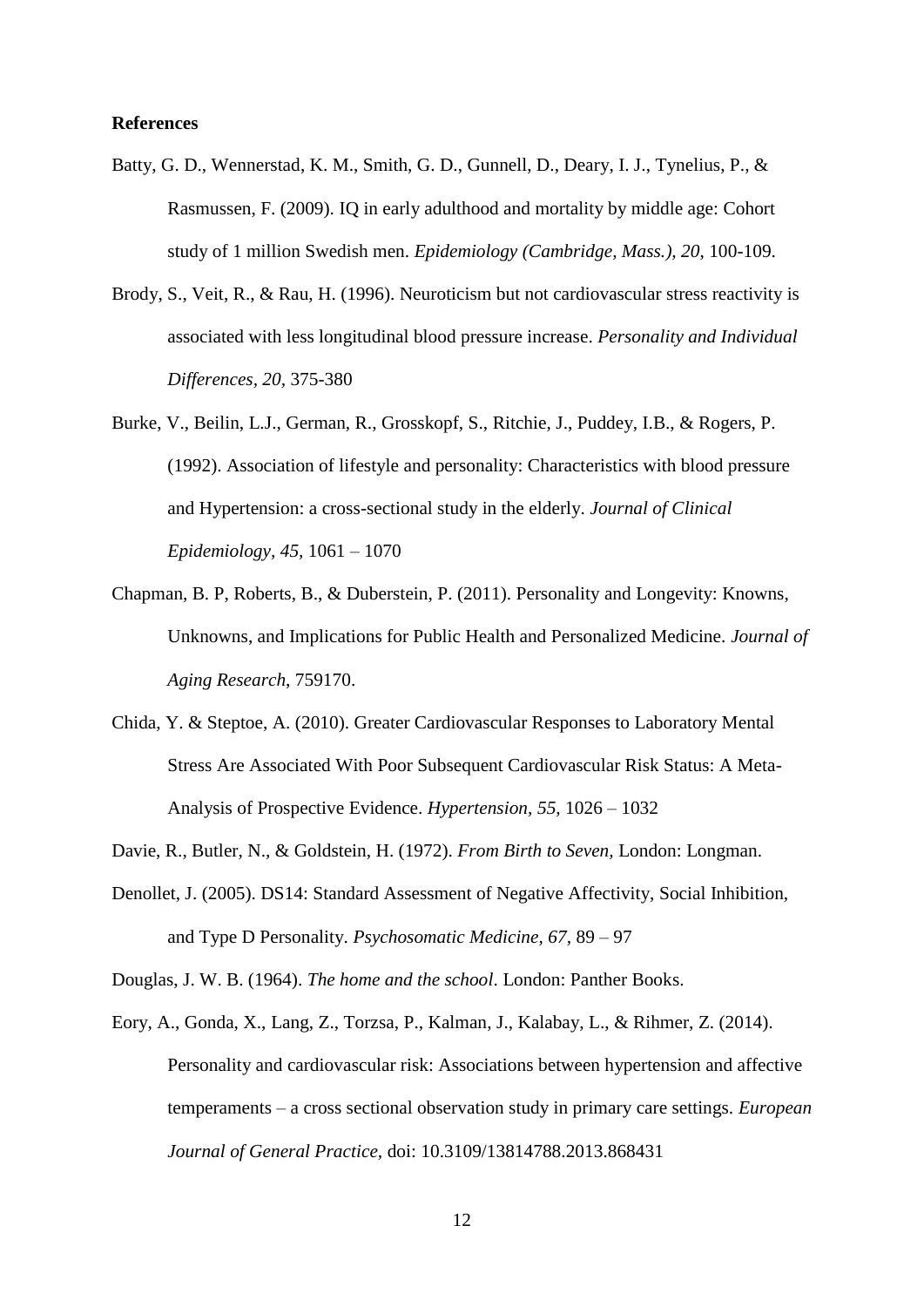- Everson, S.A., Kaplan, G.A., Goldberg, D.E., & Salonen, J.T. (2000). Hypertension Incidence Is Predicted by High Levels of Hopelessness in Finnish Men. *Hypertension, 35,* 561 – 567
- Feinstein, L., & Bynner, J. (2004). The importance of cognitive development in middle childhood for adulthood socioeconomic status, mental health, and problem behaviour. *Child Development, 75,* 1329-1339.
- Ferrans, C. E., & Powers, M. J. (1992). Psychometric assessment of the Quality of Life Index. *Research in Nursing and Health, 15,* 29-38.
- Ferri, E., Bynner, J. & Wadsworth, M. (2003). *Changing Britain, changing lives: Three generations at the turn of the century,* London: Institute of Education.

Fogelman, K. (1976). *Britain's 16-year-olds,* London: National Children's Bureau.

- Friedman, H. & Kern, M. (2104) Personality, well-being and health. *Annual Review of Psychology, 65,* 719-742.
- Gerin, W., Pickering, T.G., Glynn, L., Christenfeld, N., Schwartz, A., Carroll, D., & Davidson, K.W. (2000). An historical context for behavioural models of hypertension*. Journal of Psychosomatic Research, 48*, 369 – 377.
- Goldberg, L. R. (1999). A broad-bandwidth, public domain, personality inventory measuring the lowerlevel facets of several five-factor models. In I. Mervielde, I. Deary, F. De Fruyt, & F. Ostendorf (Eds.), Personality Psychology in Europe, Vol. 7 (pp. 7-28). Tilburg, The Netherlands: Tilburg University Press.
- Grant, G., Nolan, M., & Ellis, N. (1990). A reappraisal of the Malaise Inventory. *Social Psychiatry and Psychiatric Epidemiology, 25*, 170-176.
- Habra, M.E., Linden, W., Anderson, J.C., & Weinberg, J. (2003). Type D personality is related to cardiovascular and neuroendocrine reactivity to acute stress. *Journal of Psychosomatic Research, 55,* 235 – 245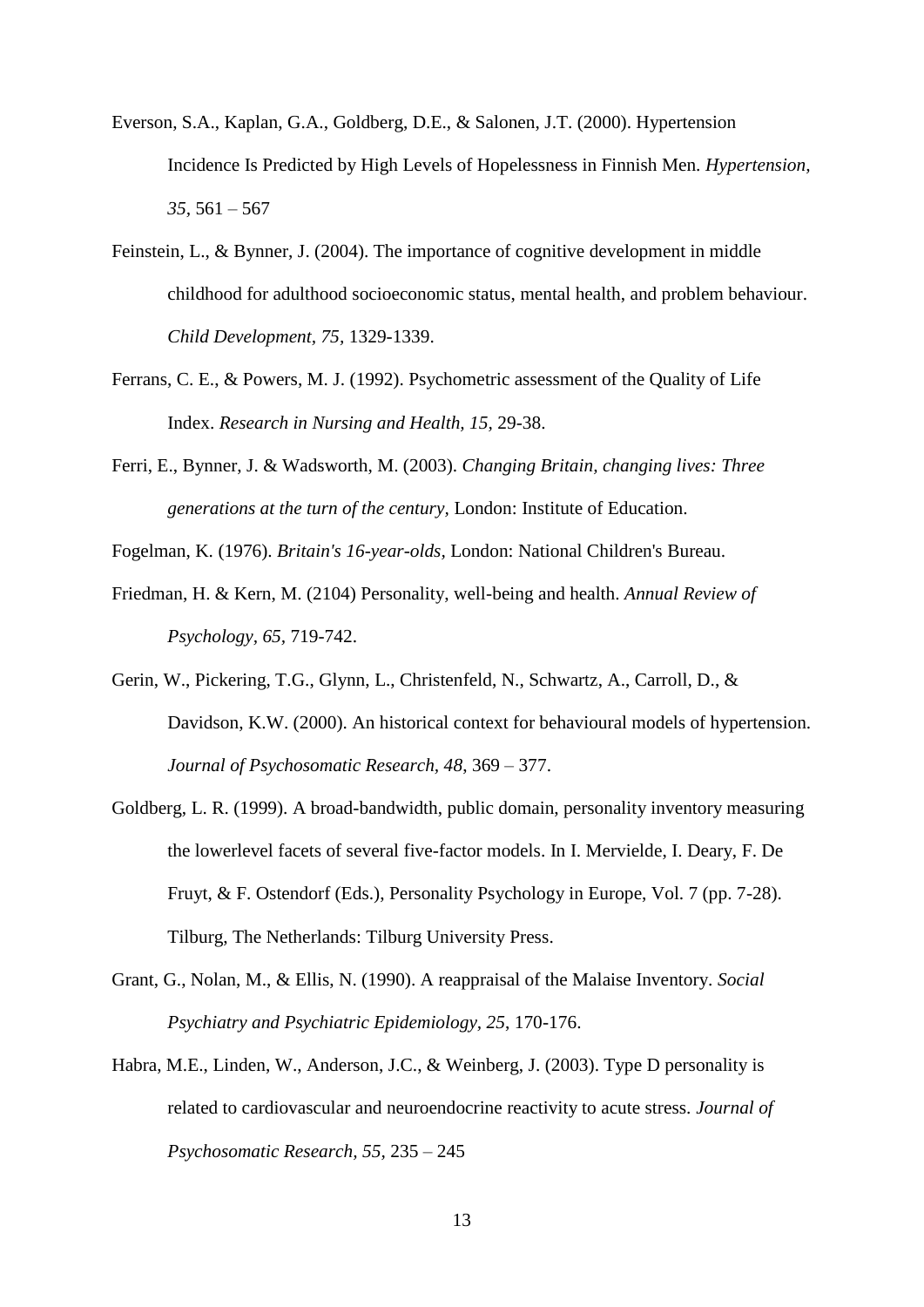- Hausteiner, C., Klupsch, D., Emeny, R., Baumert, J., Ladwig, K-H., KORA Investigators. (2010). Clustering of Negative Affectivity and Social Inhibition in the Community: Prevalence of Type D Personality as a Cardiovascular Risk Marker. *Psychosomatic Medicine, 72,* 163 – 171
- Heistaro, S., Jousilahti, P., Lahelma , E., Puska, P. (2001). Self-rated health and mortality: A long term prospective study in eastern Finland. *Journal of Epidemiology and Community Health, 55*, 227-32.
- Irvine, J., Garner, D.M., Craig, H.M., & Logan, A.G. (1991). Prevalence of Type A behavior in untreated hypertensive individuals. *Hypertension, 18,* 72 – 78
- Jorgensen, R.S., Johnson, B.T, Kolodzeij, M.E., & Schreer, G.E. (1996). Elevated blood pressure and personality: a meta-analytic review. *Psychological Bulletin, 120,* 293 – 320
- Kaplan, G. A. & Camacho, T. (1983). Perceived health and mortality: a nine-year follow-up of the human population laboratory cohort. *American Journal of Epidemiology, 117*, 292–304.
- Kidson, M.A. (1971). Personality factors in hypertension. *Australian and New Zealand Journal of Psychiatry, 5,* 139 – 145.
- Leclerc, J., Rahn, M., & Linden, W. (2006). Does personality predict blood pressure over a 10-year period? *Personality and Individual Differences, 40,* 1313-1321.
- Lee, H.B., Offidani, E., Ziegelstein, R.C., Bienvenu, P.J., Samuels, J., Eaton, W.W., & Nestadt, G. (2013). Five-Factor Model Personality Traits as Predictors of Incident Coronary Heart Disease in the Community: A 10.5-Year Cohort Study Based on the Baltimore Epidemiologic Catchment Area Follow-Up Study. *Psychosomatics,* doi: 10.1016/j.psym.2013.11.004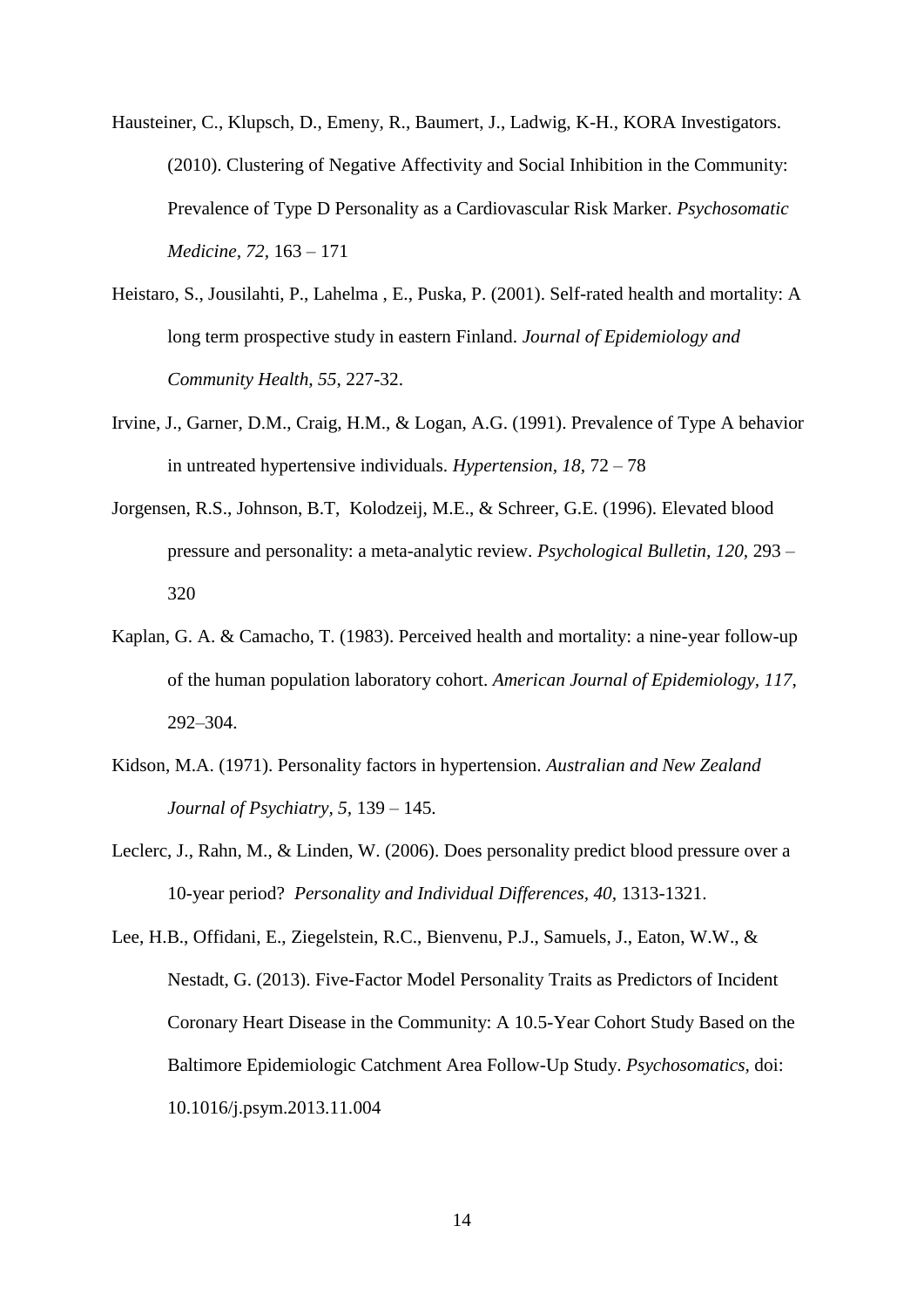- Leete, R. and Fox, J. (1977), 'Registrar General's social classes: origins and users. *Population Trends*, *8*, 1-7.
- Marsh, C. (1986). Social class and occupation. In R. Burgess (Ed.), *Key variables in social investigation*. London: Routledge.
- Matthews, K.A., Katholi, C.R., McCreath, H., Whooley, M.A., Williams, D.R., Zhu, S., & Markovitz, J.H. (2004). Blood Pressure Reactivity to Psychological Stress Predicts Hypertension in the CARDIA study. *Circulation, 110,* 74 – 78
- Mellors, V., Boyle, G.J., & Roberts, L. (1994). Effects of personality, stress and lifestyle on hypertension: An Australian twin study. *Personality and Individual Difference, 16,*  967 – 974
- Plewis, I., Calderwood, L., Hawkes, D., & Nathan, G. (2004). *National Child Development Study and 1970 British Cohort Study, Technical Report: Changes in the NCDS and BCS70 populations and samples over time*, London: Institute of Education, Centre for Longitudinal Studies
- Rutledge, T. & Linden, W. (2000). Defensiveness status predicts 3-year incidence of hypertension. *Journal of Hypertension, 18,* 153 – 159
- Sanz, J., Garcia-Vera, M.P., Magan, I., Espinosa, R., & Fortún, M. (2007). Differences in Personality between Sustained Hypertension, Isolated Clinic Hypertension and Normotension. *European Journal of Personality, 21,* 209 – 224
- Siegler, I.C., Peterson, B.L., Barefoot, J.C., & Williams, R.B. (1992). Hostility during late adolescence predicts coronary risk factors at mid-life. *American Journal of Epidemiology, 136,* 146 - 154
- Spiro, A., Aldwin, C.M., Ward, K.D., & Mroczek, D.K. (1995). Personality and the Incidence of Hypertension Among Older Men: Longitudinal Findings From the Normative Aging Study. *Health Psychology, 14,* 563 – 569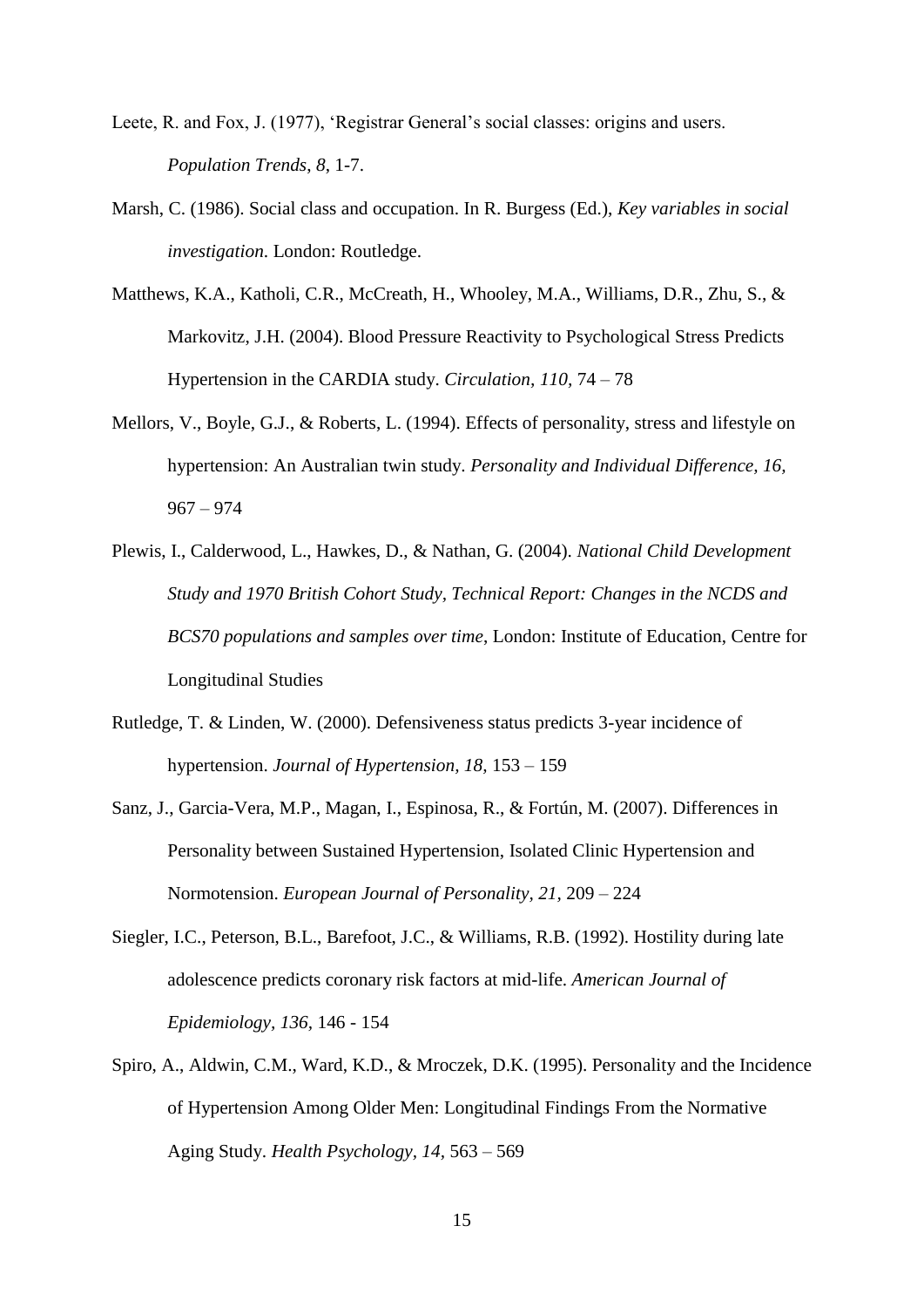- Williams, P.G., Rau, H.K., Cribbet, M.R., & Gunn, H.E. (2009). Openness to experience and stress regulation. *Journal of Research in Personality, 43,* 777 – 784
- Williams, R.B. (2010). How Does Lower Education Get Inside the Body to Raise Blood Pressure? What Can We Do to Prevent This? *Hypertension, 55,* 617 – 618
- WHO (1999).World Health Organization-International Society of Hypertension Guidelines for the Management of Hypertension. Guidelines Subcommittee. *Journal of Hypertension, 17*(2), 151-183.
- WHO (2002). Reducing Risks, Promoting Healthy Life. Geneva, Switzerland: World Health Organization.
- Yan, L.L., Liu, L., Matthews, K.A., Daviglus, M.L., Ferguson, T.F., & Kiefe, C.I. (2003). Psychosocial factors and risk of hypertension: the Coronary Artery Risk Development in Young Adults (CARDIA) study. *Journal of the American Medical Association, 290,* 2138 – 2148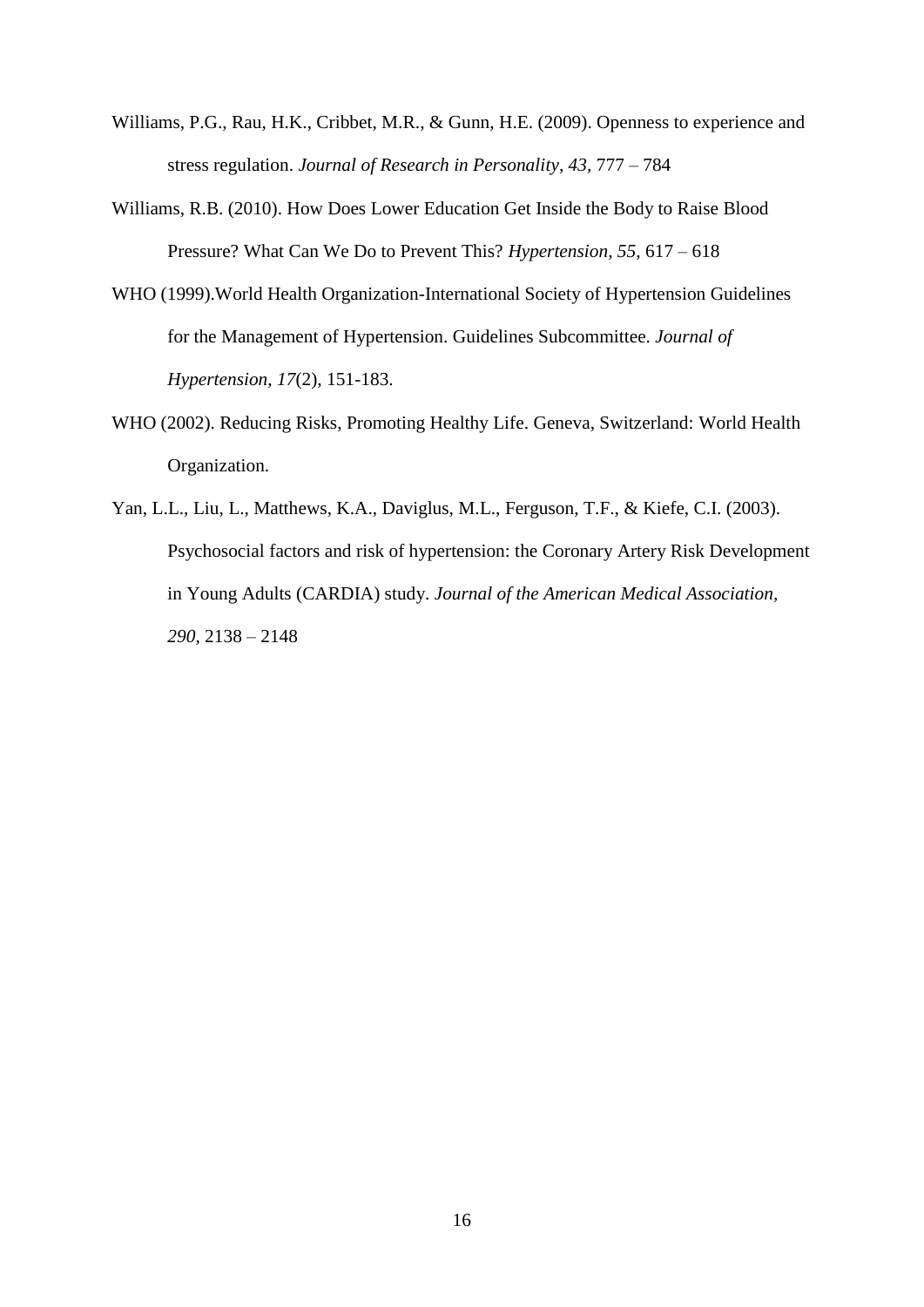**Table 1.** Social and demographic characteristics of the study population and prevalence of

|                                       | $\mathbf n$ | $\%$ | Prevalence of self-<br>reported hypertension<br>$\%$ |
|---------------------------------------|-------------|------|------------------------------------------------------|
| Gender                                |             |      |                                                      |
| Male                                  | 2855        | 49.6 | 16.4                                                 |
| Female                                | 2898        | 50.4 | 11.6                                                 |
| Parental social class at birth        |             |      |                                                      |
| Unskilled (V)                         | 415         | 7.6  | 14.7                                                 |
| Partly skilled (IV)                   | 665         | 14.3 | 17.3                                                 |
| Skilled manual (III)                  | 2800        | 50.0 | 14.4                                                 |
| Skilled non-manual (III)              | 641         | 10.8 | 13.6                                                 |
| Managerial\tech (II)                  | 916         | 13.2 | 11.6                                                 |
| Professional (I)                      | 316         | 4.2  | 10.8                                                 |
| Educational qualifications at age 33  |             |      |                                                      |
| No qualifications                     | 400         | 8.6  | 17.3                                                 |
| CSE 2-5/equivalent NVQ1               | 633         | 11.4 | 14.5                                                 |
| O Level/equivalent NVQ2               | 1988        | 37.5 | 15.2                                                 |
| A level/equivalent NVQ 3              | 901         | 14.9 | 13.3                                                 |
| Higher qualification/equivalent NVQ4  | 953         | 15.5 | 13.1                                                 |
| University Degree/equivalent NVQ 5, 6 | 878         | 12.2 | 11.2                                                 |
| Own current social class at age 50    |             |      |                                                      |
| Unskilled (V)                         | 116         | 2.2  | 15.5                                                 |
| Partly skilled (IV)                   | 603         | 10.3 | 13.8                                                 |
| Skilled manual (III)                  | 1006        | 19.2 | 15.4                                                 |
| Skilled non-manual (III)              | 1208        | 19.0 | 12.7                                                 |
| Managerial\tech (II)                  | 2450        | 42.1 | 13.8                                                 |
| Professional (I)                      | 370         | 7.2  | 15.7                                                 |

self-reported hypertension at age 50 years.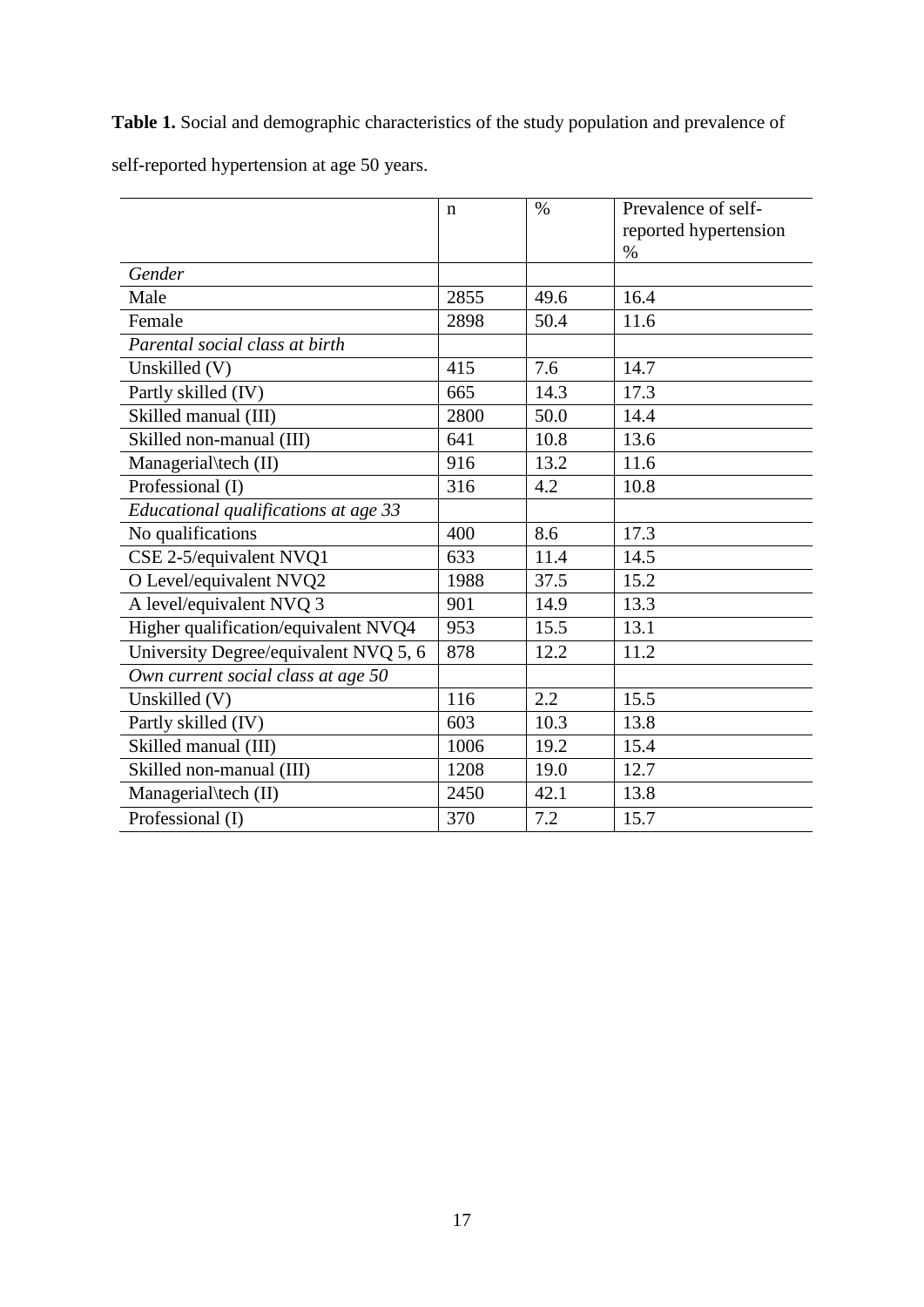**Table 2.** Odds ratios (95% CI) for self-reported hypertension at age 50 years, according to

| <b>Measures</b>            | Model 1                | Model 2                | Model 3                            | $p$ -value <sup>#</sup> |
|----------------------------|------------------------|------------------------|------------------------------------|-------------------------|
|                            | Odds ratio (95% CI)    | Odds ratio (95% CI)    | Odds ratio (95% CI)                |                         |
| Sex                        | $0.66(0.56, 0.77)$ *** | $0.62(0.52, 0.74)$ *** | $0.60(0.49, 0.73)$ ***             | 0.000                   |
| Childhood factors          |                        |                        |                                    |                         |
| Parental social class      |                        |                        |                                    |                         |
| at birth (unskilled as     |                        |                        |                                    |                         |
| reference group)           |                        |                        |                                    |                         |
| Partly skilled             | 1.30(0.90, 1.88)       | 1.31 (0.91, 1.89)      | 1.35(0.92, 1.98)                   | 0.130                   |
| Skilled manual             | 1.02(0.74, 1.41)       | 1.04(0.75, 1.43)       | 1.04(0.74, 1.45)                   | 0.840                   |
| Skilled non-manual         | 0.92(0.62, 1.35)       | 0.93(0.63, 1.37)       | 0.90(0.60, 1.36)                   | 0.628                   |
| Managerial\tech            | 0.83(0.57, 1.20)       | 0.84(0.58, 1.23)       | 0.89(0.60, 1.31)                   | 0.547                   |
| Professional               | 0.80(0.49, 1.29)       | 0.82(0.50, 1.34)       | 0.82(0.50, 1.37)                   | 0.465                   |
| Childhood                  | 0.93(0.86, 1.01)       | 0.94(0.86, 1.03)       | 0.95(0.86, 1.05)                   | 0.290                   |
| intelligence at age 11     |                        |                        |                                    |                         |
| Adult social factors       |                        |                        |                                    |                         |
| Educational                |                        |                        |                                    |                         |
| qualifications (no         |                        |                        |                                    |                         |
| qualification as           |                        |                        |                                    |                         |
| reference group)           |                        |                        |                                    |                         |
| CSE 2-5/                   |                        | 0.75(0.51, 1.10)       | 0.76(0.52, 1.15)                   | 0.192                   |
| equivalent NVQ1            |                        |                        |                                    |                         |
| O Level/                   |                        | 0.84(0.60, 1.17)       | 0.89(0.63, 1.27)                   | 0.537                   |
| equivalent NVQ2            |                        |                        |                                    |                         |
| A level/                   |                        | $0.71(0.49, 1.03)$ †   | 0.75(0.50, 1.11)                   | 0.151                   |
| equivalent NVQ 3           |                        |                        |                                    |                         |
| Higher qualification/      |                        | $0.73(0.50, 1.07)$ †   | 0.79(0.53, 1.19)                   | 0.258                   |
| equivalent NVQ4            |                        |                        |                                    |                         |
| University Degree/         |                        | $0.57(0.37, 0.87)$ **  | $0.59(0.37, 0.92)$ *               | 0.020                   |
| equivalent NVQ 5, 6        |                        |                        |                                    |                         |
| Own social class           |                        |                        |                                    |                         |
| (unskilled as              |                        |                        |                                    |                         |
| reference group)           |                        |                        |                                    |                         |
| Partly skilled             |                        | 1.00(0.53, 1.87)       | 0.95(0.49, 1.84)                   | 0.883                   |
| Skilled manual             |                        | 0.90(0.49, 1.66)       | 0.95(0.50, 1.80)                   | 0.884                   |
| Skilled non-manual         |                        | 1.15(0.63, 2.12)       | 1.16(0.61, 2.19)                   | 0.646                   |
| Managerial\tech            |                        | 1.30(0.71, 2.37)       | 1.35(0.72, 2.54)                   | 0.345                   |
| Professional               |                        | 1.50(0.77, 2.94)       | 1.55(0.77, 3.12)                   | 0.220                   |
| Adult personality          |                        |                        |                                    |                         |
| factors                    |                        |                        |                                    |                         |
| Extraversion               |                        |                        | $\overline{0.98}$ (0.89, 1.08)     | 0.637                   |
| <b>Emotional stability</b> |                        |                        | $0.85(0.77, 0.91)$ ***             | 0.000                   |
| Agreeableness              |                        |                        | 1.05(0.95, 1.17)                   | 0.321                   |
| Conscientiousness          |                        |                        | $\overline{0.90}$ $(0.82, 0.98)$ * | 0.014                   |
| <b>Openness</b>            |                        |                        | 1.01(0.91, 1.11)                   | 0.901                   |

socio-demographic and psychological factors in childhood and adulthood used in the study.

*Note:* †*p*<.10; \**p*<.05; \*\**p*<.01;\*\*\**p*<.001. Adjusted for gestational age and birth weight in all three models. #*P*-values of the final model.